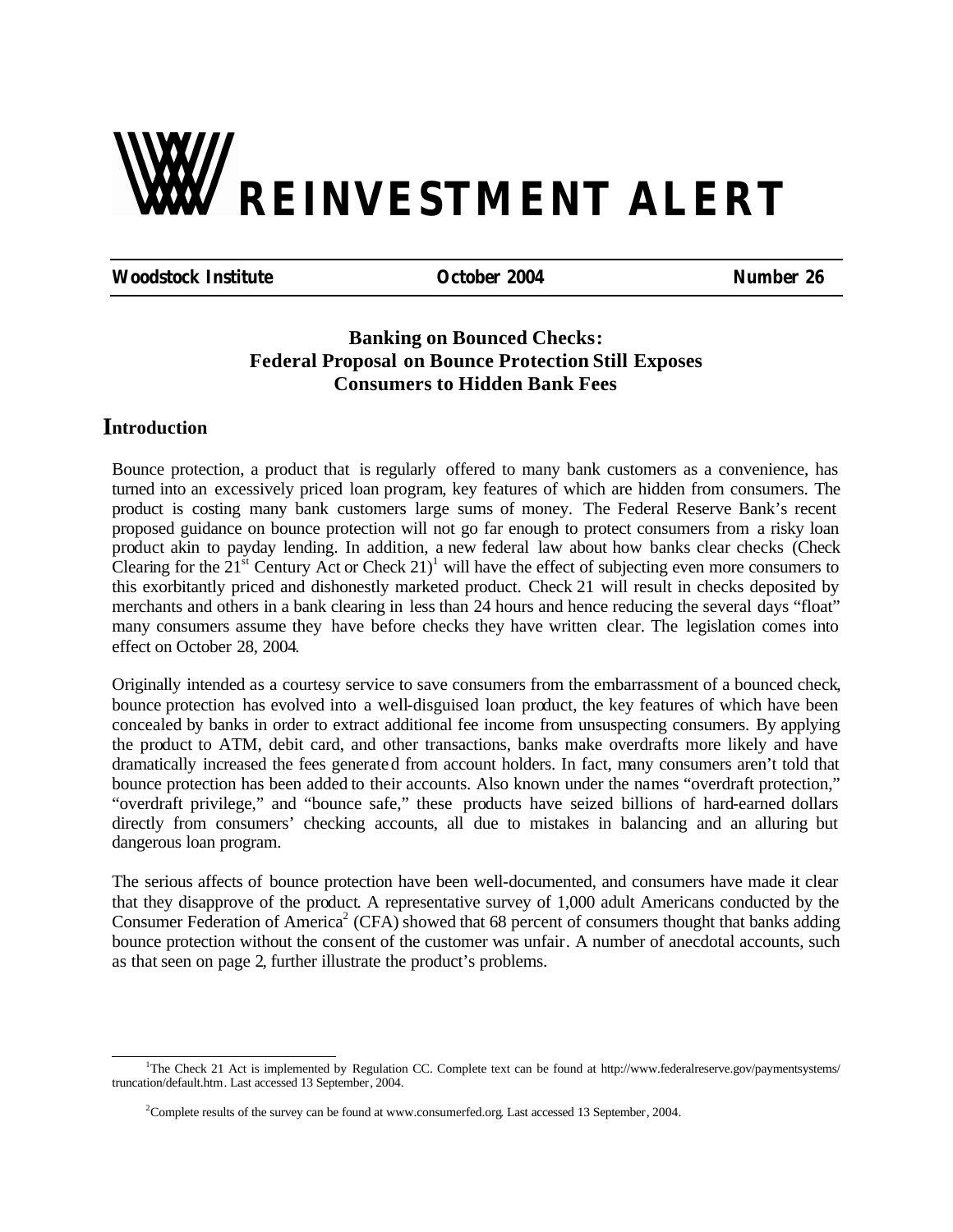This Alert outlines the serious implic ations of bounce protection for account holders. It explains how bounce protection works using data from Chicago-area banks, and then discusses issues of the implementation, marketing, and disclosure of the product. It concludes with advice to the consumer and outlines the efforts of several consumer groups<sup>3</sup> to curb the program's harmful effects. The core of the recommendations made by these groups is that the Federal Reserve Board should regulate bounce protection under the Truth In Lending Act (TILA) rather than the Truth In Savings Act (TISA). This would require banks to provide consumers with the annual percentage rate (APR) of the product and will require better disclosure in advertisements and checking account guides. They have also argued for the elimination of bounce protection from ATM and debit cards.

#### **ow Bounce Protection Works H**

Although implementation varies among financial institutions, bounce protection generally works in the following way.<sup>4</sup> A consumer signs up for a checking account, and is automatically enrolled with bounce protection coverage. The bank then promotes the service and encourages its use. Bounce protection applies to all of the consumer's checking account transactions, which include written checks, automated teller machine (ATM) withdrawals, debit card transactions, telephone-initiated transfers, and internet transactions. While bounce protection is an extension of credit, the bank typically performs no underwriting, and usually asserts that the service is discretionary in order to avoid the legal obligation of the bank to disclose the terms of a loan.

When a consumer makes a transaction that overdraws the funds currently in an account, the bank still pays for the item, but also assesses an overdraft or non-sufficient funds (NSF) fee. Among the largest seven Chicago area banks, this fee is between \$25 and \$33, with an average of \$29. The fee is assessed for each transaction made while the account is overdrawn. On top of this, many banks charge a "sustained" or "extended" overdraft fee. This generally takes the form of a \$5 to \$6 charge assessed each day that the account is overdrawn. The sustained fees are the most damaging of all: they continue to pile up until the consumer makes a deposit that gives the account a positive balance. In all cases, the bank draws fees directly from the consumer's checking account. Given the number of possible ways to overdraft, it is easy to see how consumers can quickly set off a deluge of excessive fees.

l

#### *Bounce Protection: A Personal Account*

*SJ is a 71 year old woman who lives alone and whose sole source of income is Social Security benefits of \$565 per month. She has a checking account with City National Bank. Her account has a bounce loan plan with a sustained overdraft fee, in which the bank imposes a \$5 per calendar day fee for every day an account is in overdraft. SJ forgot to record a check in her check register. The next check she wrote was for \$124, but she had a balance of only \$88.21. For an overdraft of \$35.79, the bank charged a \$30 NSF fee and, the next day, started charging her \$5 a day for each day the account remained in negative balance. SJ did not find out about the overdraft until 11 days later when a letter arrived from the bank. SJ immediately deposited enough cash to cover the overdraft and fees. For a \$35.79 loan of less than 2 weeks, the bank assessed bounce loan charges of \$75, which was one-eighth of SJ's monthly income. SJ does not even recall receiving the notice that the bank allegedly sent stating it would begin imposing a \$5 per day overdraft fee.*

*Facts as related by SJ's attorney of Mountain State Justice in West Virginia.*

<sup>&</sup>lt;sup>3</sup>A strong argument for TILA coverage was submitted in a joint letter by five organizations: National Consumer Law Center, Consumer Federation of America, Consumers Union, National Association of Consumer Advocates, and Woodstock Institute. The Center for Responsible Lending made a similar argument but in a separate letter. Woodstock Institute is grateful to these organizations for ongoing discussions on this issue; however, the views expressed in this Alert are Woodstock's alone.

<sup>4</sup> "Financial institutions" include banks, thrifts, savings-and-loans, and credit unions, all of which offer a form of bounce protection. The generalities discussed in this section are based upon the seven Chicago banks in the Chicago Area Bounce Protection Survey, outlined on page 3 of this report. Collectively, these seven banks account for 51 percent of the market share of deposits for the Chicago MSA. From herein, we will use the term "bank" to refer to all financial institutions.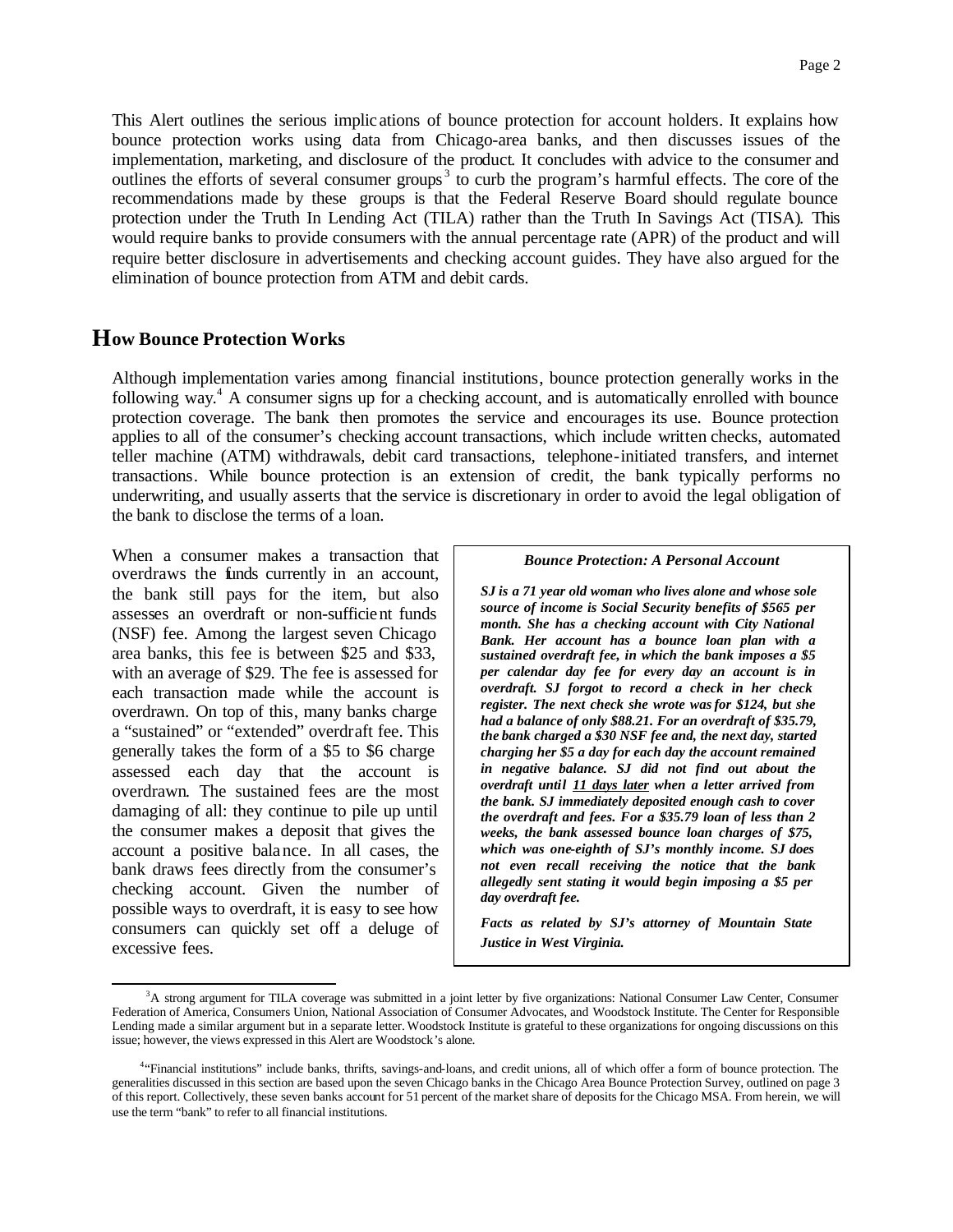When first conceived, bounce protection was intended to be a courtesy service; but now it has evolved into a different product altogether. Its original purpose was to help consumers avoid the embarrassment of bouncing a check at local stores and businesses. Before bounce protection, the bank would simply refuse to pay a check that overdrew the account and would return it to the merchant. The merchant would then contact the consumer, charge a fee, and make a new attempt to cash the check. The embarrassed consumer would need to return to the store, pay the fee, and might be placed on a "bad checks" list. Under bounce protection, the bank pays the check and charges the consumer a fee, thus eliminating the consumer's hassle of dealing with an angry merchant. Today, unfortunately, bounce protection has transformed into a risky loan product akin to payday lending. By applying the product to debit cards, ATMs, and other transactions, banks make it possible for a consumer to take out what is, in effect, a short-term loan, with the fees serving as the interest rate. Seeing this as a potential source of income, banks have raised fees over the years; for many, overdraft/NSF fees have emerged as the No. 1 generator of fee income and is one of the bank's most profitable sources of revenue. 5

Two types of consumers generally find themselves using bounce protection. The first is the consumer who makes an honest checkbook error and accidentally overdraws, perhaps by only a few dollars. He/she is probably unaware of the enormous overdraft/NSF fees and extended fees due to unclear disclosure on the part of the bank, and will be surprised to discover a rash of unanticipated charges on the account. The second type of consumer is living paycheck to paycheck and is a little short of cash between paydays. For this consumer, bounce protection can serve as an appealing short-term, high rate loan product. The consumer can avoid the inconvenience of getting a more traditional loan with the underwriting or creditchecking that is involved; a "bounced check loan" is thus seen as a convenient way to get cash. However, due to the deliberately unclear disclosure on the part of the bank, the consumer generally doesn't realize the high annualized percentage rate (APR), which can be up to 3,400 percent. 6 While banks will object that an APR should not be applied to the pricing of a short-term product, the fact is that for consumers who are regularly charged NSF fees, the APR is an appropriate estimate of costs, and even when an overdraft is a rare event, the APR still gives the customer a common measure that allows a costcomparison with other loan products.

#### $\bf B$ ounce Protection at Chicago Area Banks

l

The popularity of bounce protection is on the rise both nationally and locally; according to the American Banker, almost 3,000 banks across the country now offer it.<sup>7</sup> The Chicago Area Bounce Protection Survey, conducted by Woodstock Institute, better illustrates how bounce protection works locally through an analysis of the checking account guides of area banks. The sample includes the largest seven banks in the Chicago MSA by amounts of deposits, which together constitute 51 percent of the market.<sup>8</sup> The following table shows the results.

<sup>5</sup>Laura K. Thompson, "Bank Overdraft Programs Rankle Consumer Groups." American Banker, 20 May, 2003.

<sup>&</sup>lt;sup>6</sup>Based on the Chicago Area Bounce Protection Survey, discussed in this report.

<sup>&</sup>lt;sup>7</sup>Laura K. Thompson, "Lending Rule Won't Apply to Overdrafts." American Banker, 28 May, 2004.

<sup>8</sup>According to the FDIC Deposit Market Share Report, 30 June, 2003, online at http://www2.fdic.gov/sod/sodMarketBank.asp. Last accessed 5 August, 2004.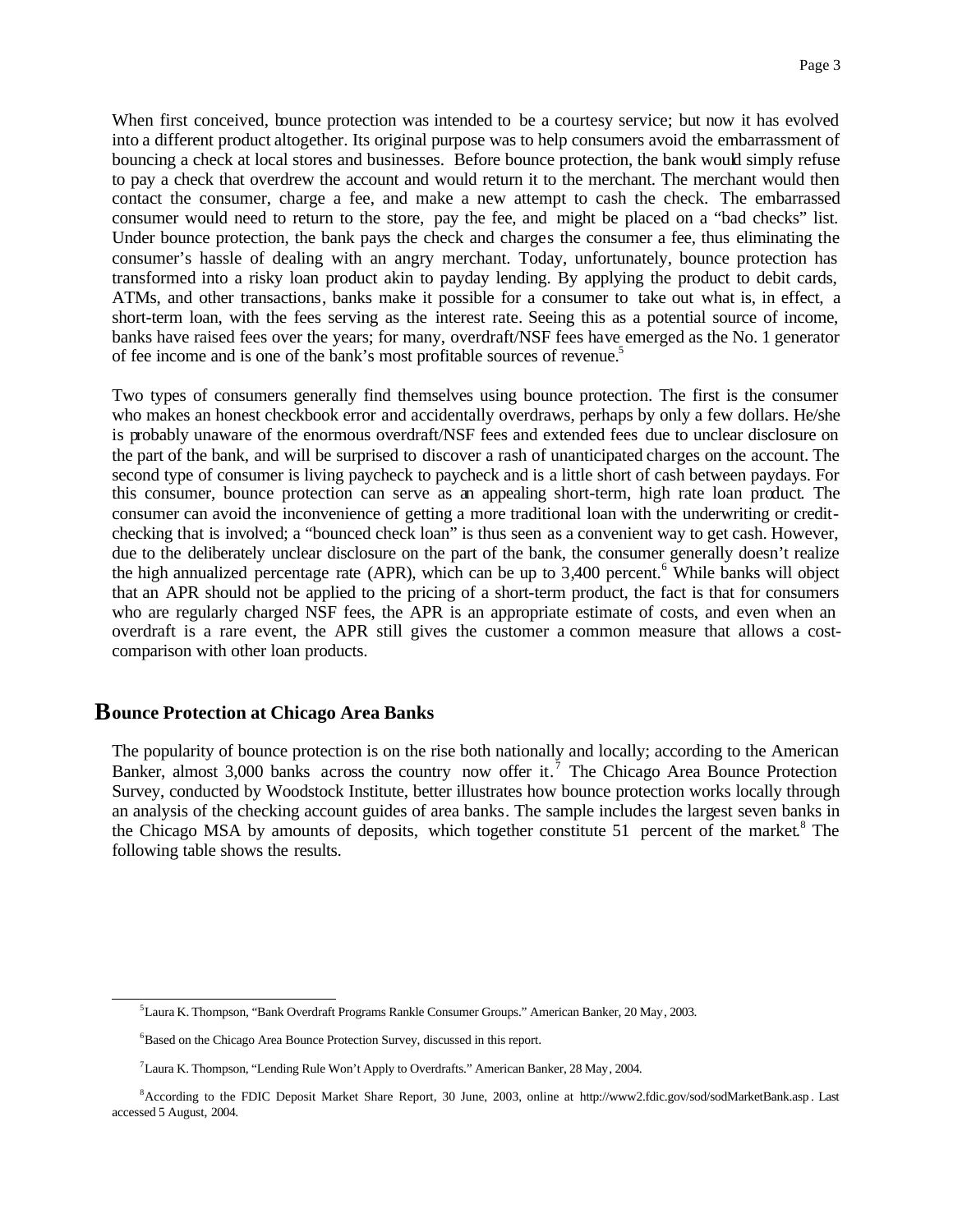**Table 1 Bounced Loan Products at the Largest Chicago Banks by Market Share<sup>9</sup>**

| <b>Bank</b>             | Chicago<br><b>MSA</b><br><b>Market</b><br><b>Share of</b><br><b>Deposits</b> | <b>How much</b><br>is the fee<br>(per item)? | How is the<br><b>bounced</b><br>loan<br>product<br>initiated? | Is the service<br>applicable to<br>ATM, POS,<br>and internet<br>transactions? | Is there a sustained<br>overdraft fee?                                                                                                                                                                                 |
|-------------------------|------------------------------------------------------------------------------|----------------------------------------------|---------------------------------------------------------------|-------------------------------------------------------------------------------|------------------------------------------------------------------------------------------------------------------------------------------------------------------------------------------------------------------------|
|                         |                                                                              |                                              |                                                               |                                                                               | \$5 for each business day,<br>beginning with the sixth<br>consecutive business day<br>the account balance is                                                                                                           |
| Bank One NA             | 20.01%                                                                       | \$30                                         | automatic                                                     | yes                                                                           | below zero.                                                                                                                                                                                                            |
| LaSalle Bank NA         | 12.13%                                                                       | \$28                                         | automatic                                                     | yes                                                                           | no                                                                                                                                                                                                                     |
| Harris Trust & Savings  |                                                                              |                                              |                                                               |                                                                               | \$5 "consecutive day over                                                                                                                                                                                              |
| Bank                    | 5.09%                                                                        | \$27                                         | automatic                                                     | yes                                                                           | draft fee"                                                                                                                                                                                                             |
| Citibank FSB            | 4.03%                                                                        | \$30                                         | automatic                                                     | yes                                                                           | no                                                                                                                                                                                                                     |
| Northern Trust Co.      | 3.95%                                                                        | \$25                                         | automatic                                                     | yes                                                                           | no                                                                                                                                                                                                                     |
| <b>Fifth Third Bank</b> | 2.90%                                                                        | \$30                                         | automatic                                                     | yes                                                                           | \$6 "daily overdraft fee"                                                                                                                                                                                              |
| Charter One Bank NA     | 2.89%                                                                        | \$33                                         |                                                               |                                                                               | When<br>the<br>account<br>remains overdrawn for<br>five consecutive banking<br>days, the fee is assessed<br>on the sixth day and then<br>every four banking days<br>thereafter as long as the<br>account remains over- |
|                         |                                                                              |                                              | automatic                                                     | yes                                                                           | drawn.                                                                                                                                                                                                                 |
|                         | 51.00%<br>Total                                                              | Mean = $$29$                                 |                                                               |                                                                               |                                                                                                                                                                                                                        |

All seven banks in the sample share abusive characteristics. First, the banks misleadingly submit that the service is discretionary on their part. They do this to avoid compliance with the Truth in Lending Act. In actuality, many banks' automated checking account systems are designed to clear all transactions. Second, all seven banks enroll new accounts in the program automatically unless another overdraft service is initiated, such as a linked account or an overdraft line of credit. This makes it likely that many customers are not aware they have a bounced check product. Third, all seven banks also apply bounce protection programs to their ATM cards, debit cards, and point-of-sale (POS) transactions. The survey also revealed how costly a bounced check loan can be. Overdraft/NSF fees ranged from \$25 to \$33, with a mean of \$29. In addition, four of the seven banks implement some form of an extended fee. Charter One, which has the highest fees, has the added problem that its fee schedules is particularly difficult to understand.

Table 2 below illustrates how costly a bounced check loan would be at each bank in the sample. Consider this scenario: a consumer, starting with an account balance of \$0, makes five debits of \$40 each over a period of 14 days. In total, the consumer borrows \$200 over 14 days. Following are the fees, including sustained overdraft fees, and the effective interest rate at each of the banks:

l <sup>9</sup>Account fees and characteristics were gathered from the checking account guides of the banks in the survey, collected from branches in downtown Chicago between 28 June, 2004 and 9 July , 2004. Specific citations from these guides can be found in Appendix A.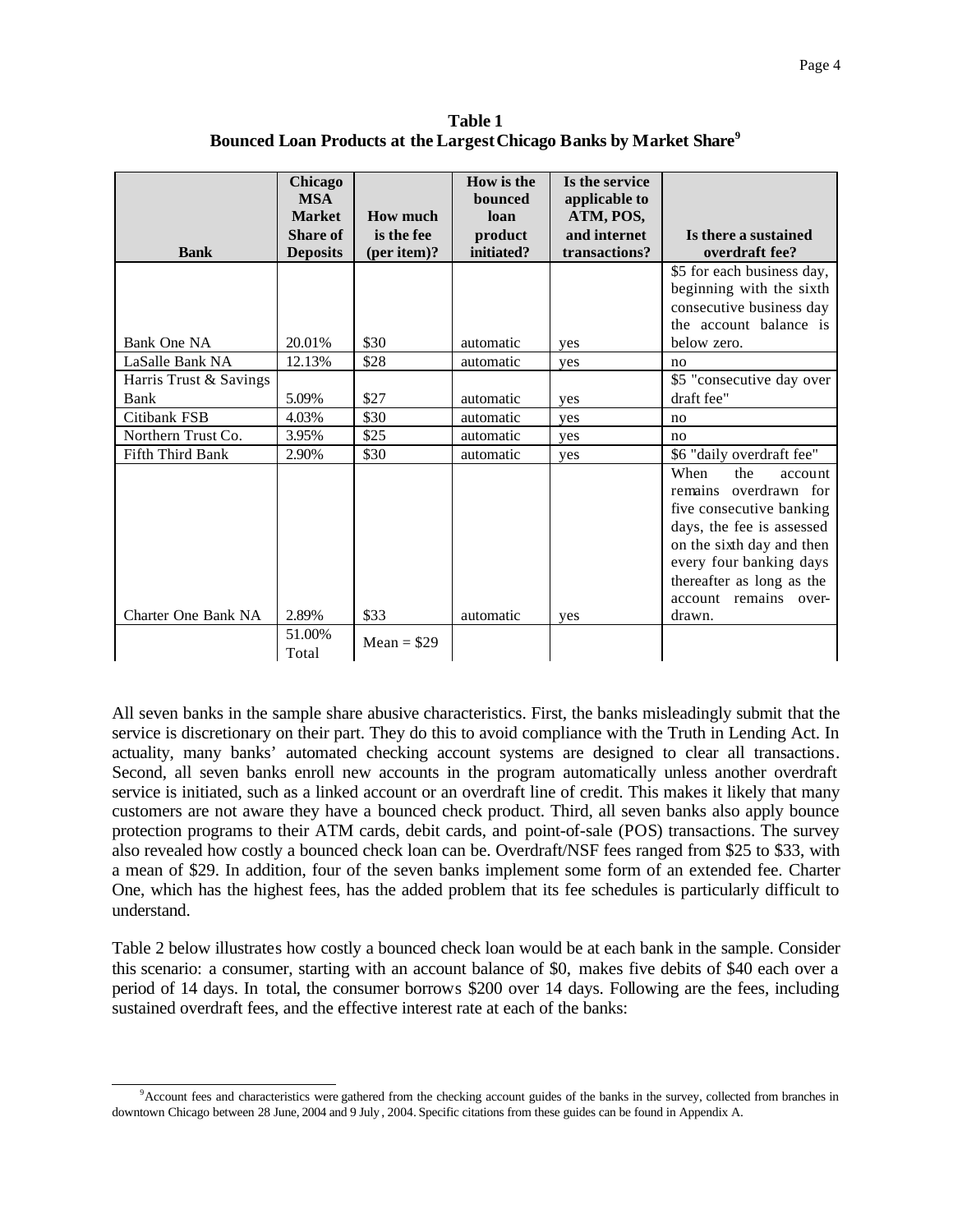|                             |                | <b>Total</b>        | <b>Total</b>     |                   |                  |
|-----------------------------|----------------|---------------------|------------------|-------------------|------------------|
|                             | <b>Single</b>  | Overdraft/          | <b>Sustained</b> |                   |                  |
|                             | Overdraft/     | <b>NSF</b> Fees for | Overdraft        | <b>Total, All</b> | <b>Effective</b> |
| <b>Bank</b>                 | <b>NSF</b> Fee | all 5 debits        | <b>Fees</b>      | <b>Fees</b>       | <b>APR</b>       |
| Bank One NA                 | \$30           | \$150               | \$45             | \$195             | 2,542%           |
| LaSalle Bank NA             | \$28           | \$140               | $\frac{1}{2}$    | \$140             | 1,825%           |
| Harris Trust & Savings Bank | \$27           | \$135               | \$65             | \$200             | 2,607%           |
| Citibank FSB                | \$30           | \$150               | $\frac{1}{2}$    | \$150             | 1,955%           |
| Northern Trust Co.          | \$25           | \$125               | $\frac{1}{2}$    | \$125             | 1,629%           |
| Fifth Third Bank            | \$30           | \$150               | \$78             | \$228             | 2,972%           |
| Charter One Bank NA         | \$33           | \$165               | \$99             | \$264             | 3,441%           |
| <b>MEAN</b>                 | \$29           | \$145               | \$41             | \$186             | 2.424%           |

**Table 2 Costs for a \$200, 14-day Bounced Check Loan at the Largest Chicago Banks**

In addition to the high costs, several other concerns compound the seriousness of the issue. These concerns fall into three categories: implementation, marketing, and disclosure.

#### **mplementation of Bounce Protection I**

Many banks that offer bounce protection engage in questionable and sometimes downright dishonest practices that will raise the likelihood and frequency of costly overdrafts. First, recent versions of bank software are designed to cash a consumer's largest checks first. This maximizes the number of checks that will bounce and hence increases the number of subsequent fees from smaller checks and transactions. Second, many banks now display a "cash available" figure rather than an "account balance" at ATM terminals and on periodic statements. This "cash available" figure is the sum of the account balance and the overdraft limit, which misleads the consumer into supposing (s)he has more money in the account than is the case. Fourth, the bank typically performs no underwriting or credit check on the consumer. Thus, banks are taking a serious financial risk by extending credit to hundreds of consumers without assessing their ability to pay back the loan. Lastly, no data exist to show that banks are denying the product to repeat users.

While these are very misleading practices, the application of bounce protection to ATM cards and debit cards is just as abusive. This practice has no other purpose except to provide the consumer with a risky, high-rate loan. The application of bounce protection to ATM withdrawals does not accomplish the original purpose of the product: consumers do not face embarrassment or merchant fees when making such a withdrawal. And in the case of debit card transactions, the merchant can just deny the transaction on the spot. Furthermore, extending bounce protection to these transactions increase the likelihood a consumer will rack up fees; especially with a debit card, a consumer can set off a number of overdrafts within a very short period of time. According to the aforementioned poll by CFA, 82 percent of consumers think it is unfair to permit overdrafts through ATMs without the assent of the accountholder.<sup>10</sup>

l  $10$ Complete results of the survey can be found at www.consumerfed.org. The poll included the opinions of a representative sample of 1,000 American adults.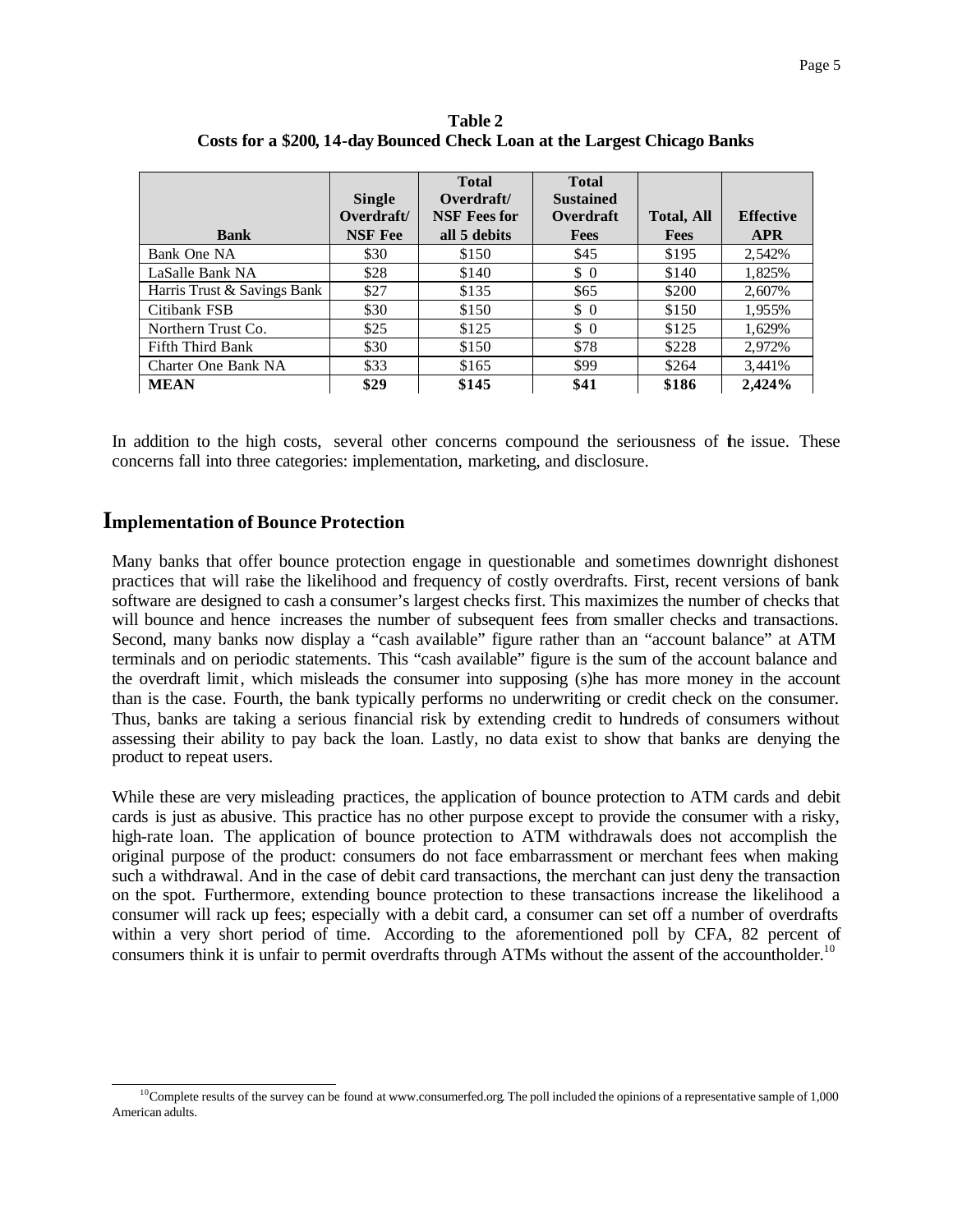### **arketing Bounce Protection M**

The advertising materials of banks seemingly encourage consumers to behave irresponsibly; they promote bounce protection as if it were an extension of credit rather than a last-ditch attempt to avoid a negative balance. No longer does the word "overdraft" connote harmfulness; banks have manipulated it to appear as part of normal business. Says one advertisement: "Have you ever had unplanned expenses between paydays? There is no need to worry! With [our] Powerdraft Plan, you will be covered without the embarrassment of a returned check." Says another: "Did that last check catch you off-guard? Don't worry, we've got you covered." Despite these advertisements, which seem to assure the consumer that all transactions will be cleared, banks still claim that their service is "discretionary," a false claim made to escape TILA regulations.

A different survey conducted by the Consumer Federation of America<sup>11</sup> best illustrates the deceptive advertising practices of some banks and credit unions. The CFA reviewed a sample of 50 financial institutions' websites to assess the advertising and disclosure of bounce protection. First, of 41 advertisements for bounce protection, 37 percent contained language that encouraged consumers to overdraw. Second, 78 percent of the advertisements included language that suggested checks "will be covered" despite the program's discretionary nature, thus misleading customers' understanding of the program's extent.

#### **isclosure of Bounce Protection Procedures D**

While the purpose of advertisements is not to detail the finer points of banking products, one would expect that banks' checking account guides would clearly state how bounce protection works. Unfortunately, these booklets do little to help the consumer understand the procedures of the product. In fact, it seems that banks deliberately make key procedures of the program unclear. Worst of all, many new consumers aren't informed at all that bounce protection will be applied to their account.

Following are some of the key points that are often unclear or missing from the checking account guides at the largest seven Chicago area banks:

- **Eligibility Requirements:** For example, does the account need to be open for a particular number of days or be in "good standing" for bounce protection to apply?
- **Type of Transactions Covered:** Are ATM and debit card transactions included under the product?
- **Overdraft Limit:** What is the dollar amount of the limit? Does it increase upon meeting certain criteria, or decrease upon meeting other criteria?
- **Order of Payments and Debits:** Does the bank pay in order from highest to lowest check amount, the lowest to highest, or in some other fashion?
- **Sustained/extended Overdraft Fee:** Does the bank charge a daily fee for each day the account remains overdrawn?
- **Notification of Overdraft:** How does the bank alert the consumer of an overdraft, if at all? By mail, email, or phone?
- **Termination of the Program:** Are the procedures for termination of the program (by either the bank or the consumer) made available? Are alternatives (such as linked accounts or overdraft lines of credit) made available?

l

 $11$ Complete results of the CFA survey can be found at www.consumerfed.org.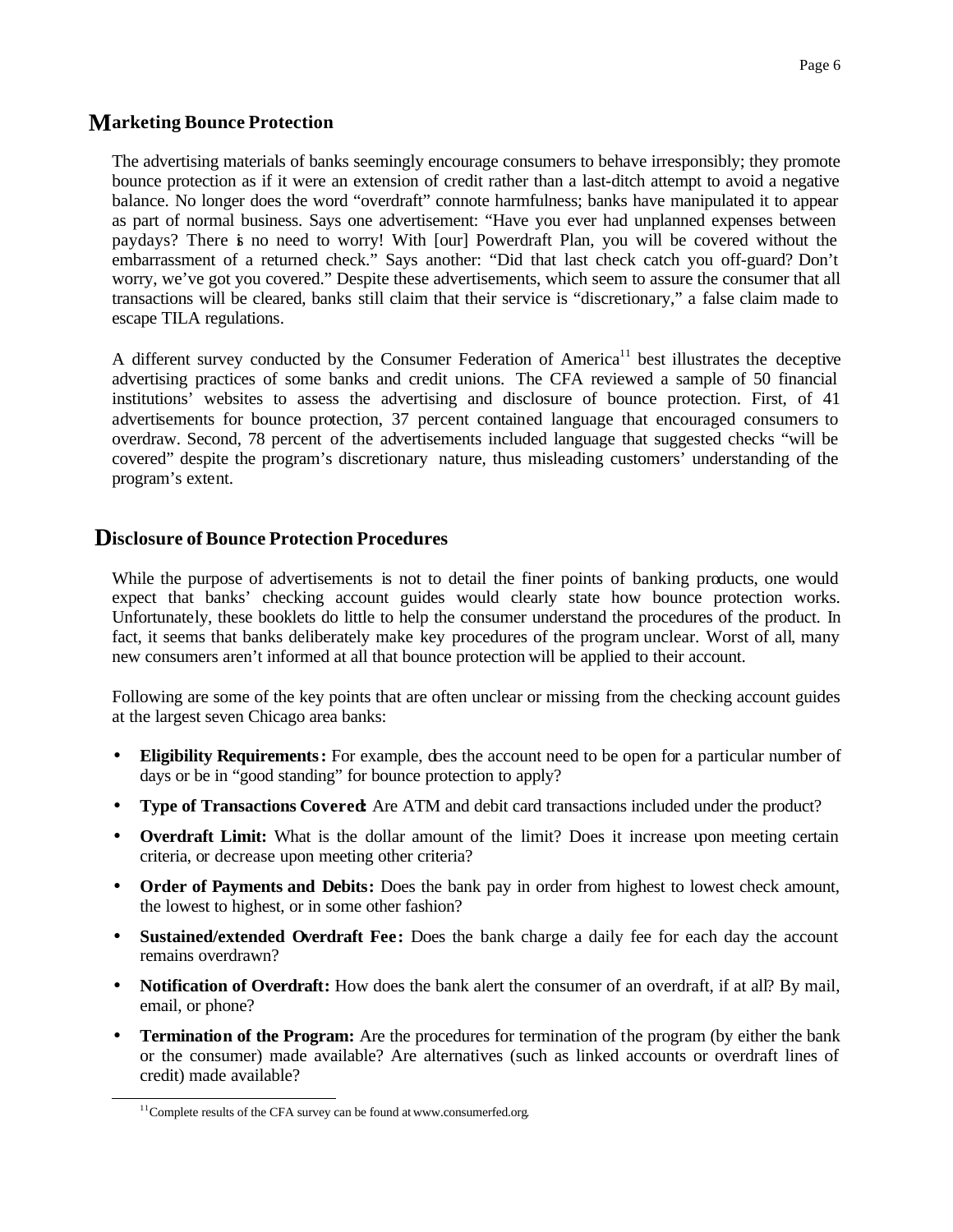In these booklets, bounce protection is often not offered specifically as a "service" or "product," but rather is a standard component of a checking account. Often, banks use the phrase "bounce protection" or "overdraft protection" to refer to their other products, such as linked accounts and overdraft lines of credit; thus, the product discussed in this Alert is left unnamed and is assumed to be a customary feature. It is further proof that banks attempt to shroud bounce protection under the auspices of normal business.

#### **anks Reap Profits from Unwary Consumers B**

Despite these problems, the banking industry still asserts that bounce protection is a helpful feature that consumers demand and benefit from. This claim ignores, however, the high levels of fee income banks collect from unsuspecting consumers. Several sources of data show that banks are producing more profit than ever before from service charges on deposit accounts. According to FDIC statistics, the industry made \$30.7 billion on these servic e charges in 2002, up nearly 13 percent from yearend 2001. In the American Bankers Association's Community Bank Competitiveness Survey Report of February 2003, 70 percent of the 331 community banks that offered bounce protection called it a "significant source of revenue." In fact, the majority of banks labeled "fee-based overdraft" as their most profitable service, second only to residential mortgages.<sup>12</sup> An article by the New York Times showed that Washington Mutual took in \$1 billion in overdraft fees in 2003.<sup>13</sup> These facts are astounding, especially given that it costs banks very little to process a bounced check.

The evidence also shows that bounce protection disproportionately affects a small portion of consumers, who are likely to be low-income and vulnerable. A third-party bounce protection vendor submitted that 4 percent of bounce protection customers accrue 50 percent of the overdraft/NSF fees.<sup>14</sup> Additionally, lower-income people are unequally affected, as excessive fees usurp an already limited income. By this standard, bounce protection reduces the advantage of retail checking accounts relative to check-cashing stores. These banks threaten to undo the efforts of community groups who have worked hard to bring quality financial services to low-income consumers and the "unbanked."

#### **onsultants Provide Bounce Protection Software C**

l

The proliferation of this problem can be traced to a handful of third-party consulting firms that sell bounce protection software to banks. Generally an entire package is offered, which includes the software, advertising modules, and technical support during implementation. These firms market the products to banks as a generator of overdraft fee income. For example, the website of Pinnacle Financial Strategies touts that the average bank will increase its fee income by 80 percent upon implementing its "overdraft privilege."<sup>15</sup> The self-proclaimed "inventor" of bounce protection, Bill Strunk of Strunk & Associates L.P., unabashedly promotes his product as able to boost fee income "up to 400 percent within the first four months."<sup>16</sup> His firm serves 800 financial institutions.

<sup>&</sup>lt;sup>12</sup>Laura K. Thompson, "Bank Overdraft Programs Rankle Consumer Groups." American Banker, 20 May, 2003.

<sup>&</sup>lt;sup>13</sup> Alex Berenson, "Federal Reserve Says Banks Can Continue Overdraft Plans." New York Times, 8 June, 2004.

<sup>&</sup>lt;sup>14</sup> Alex Berenson, "Some Banks Encourage Overdrafts, Reaping Profit." New York Times, 22 January, 2003.

<sup>&</sup>lt;sup>15</sup>http://www.pinnaclefinancialstrategies.com/products/overdraft/banks/benefits.html. Last accessed 4 August, 2004. Pinnacle provides its "overdraft privilege" service to more than 300 financial institutions.

<sup>&</sup>lt;sup>16</sup> According to a full-page advertisement from Strunk & Associates, L.P. Credit Union Management, August, 2004.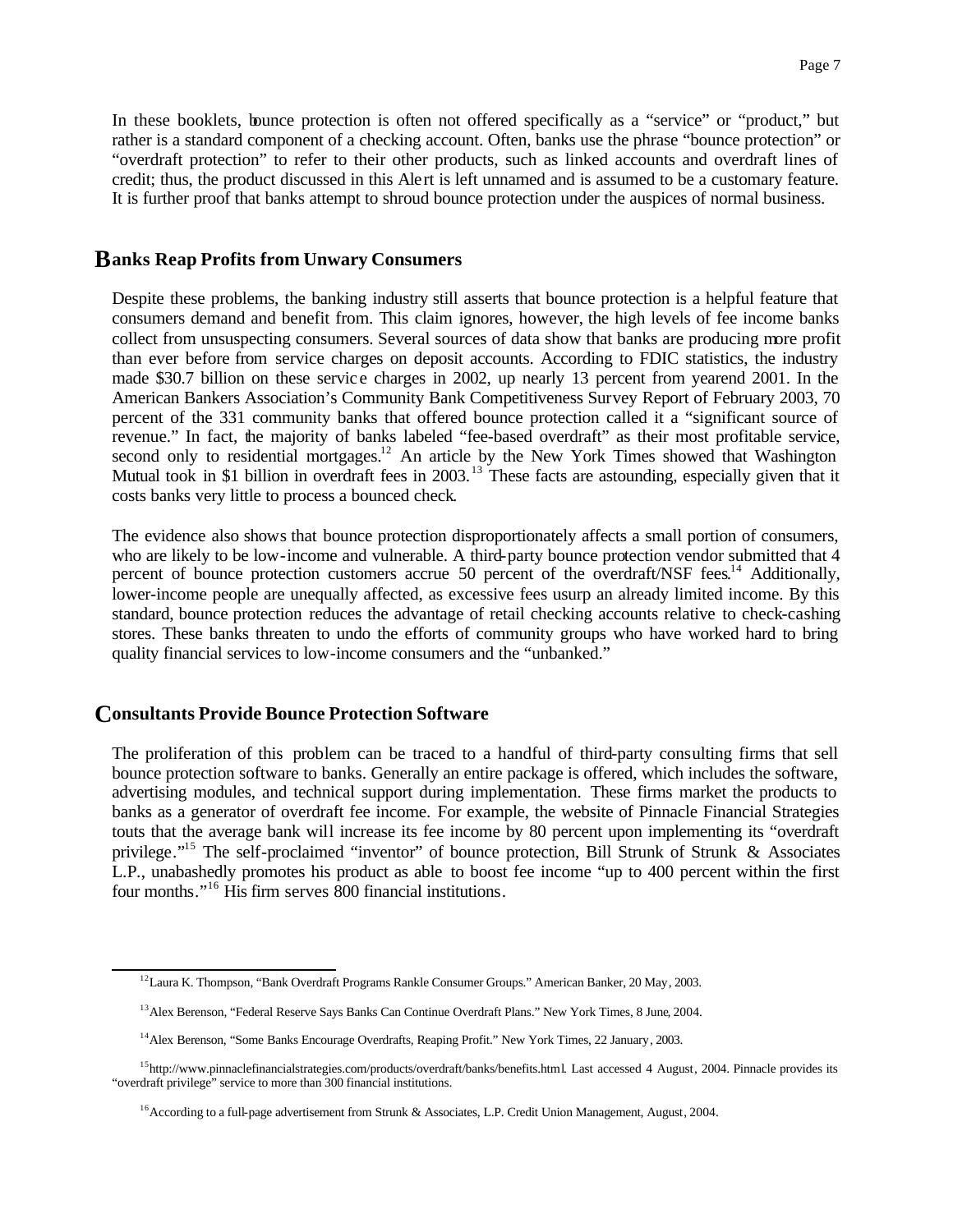John M. Floyd & Associates prevails for ruthlessness, however, with a column linked to its press webpage. In it, CEO John M. Floyd recollects selling his "overdraft privilege" package to a Kentucky bank with 11 branches in four rural counties. He explains that this bank was a "perfect customer" for bounce protection because its accountholders "are low- to moderate-income, having to manage families and needing a safety net from time to time. No bank makes money on customers who keep a steady balance of a few thousand dolla rs…[the Kentucky bank] has a large amount of potential income lying in their service area."<sup>17</sup> When these consultants are asked to respond to questions of their products' abuses, they generally pass the buck to the bank—they assert that they only provide the product to banks to implement and market.

## **ecommendations R**

Several consumer groups have been focusing their efforts on the appropriate governmental channels to ease the effects of bounce protection. Very simply, when an overdraft is paid, credit is extended; bounce protection constitutes "credit" and the banks that offer them are "creditors." With this line of reasoning, the Consumer Federation of America (CFA) and National Consumer Law Center (NCLC) have argued that the product ought to be covered under the Truth In Lending Act (TILA) rather than the Truth In Savings Act (TISA), under which it is currently regulated. Coverage under TILA would require banks to provide better disclosure of the product, including its annual percentage rate (APR). Further, it would require banks to secure affirmative assent from the consumer before attaching the product to an account, and ensures a private right of action in case of a dispute. These groups have also called for elimination of bounce protection from ATM cards and debit cards. In response, the Federal Reserve Board issued a proposed guidance in May 2004 that would maintain coverage under TISA, and included a set of "Best Practices" that took the comments of the CFA and NCLC under consideration. Arguing that the proposed guidance was too weak, the consumer groups reiterated the case for coverage under TILA. As of the time of the publication of this Alert, the Federal Reserve Board is still considering a ruling.

The primary difficulty in achieving better disclosure lies in an obscure provision in Regulation Z, the federal regulation that enforces TILA. This provision states that fees for paying overdrafts are not considered "finance charges" if the institution has not agreed in writing to pay overdrafts. A finance charge, as defined by TILA, is the cost of consumer credit payable to the creditor and is required to be stated "clearly and conspicuously in writing, in a form the consumer may keep."<sup>18</sup> The cost of consumer credit is most commonly noted as APR. The exemption of overdraft fees was originally intended to allow a bank to pay the overdrafts of its well-known, reputable customers on an ad-hoc basis. The loophole has since been exploited by the banks: with the automation of checking account procedures, banks are now able to apply this service to virtually all of their accounts and charge exorbitant fees for its use. The exemption has become further outdated with the recent boom of mergers and acquisitions in the industry, which make large banks less likely to be familiar with their customers' habits. The consumer groups submit that changes in technology necessitate changes in regulation, thus calling for this loophole to be closed.

An argument from an economics theory point of view also justifies the call for an increase of disclosure of information, particularly APR. It is assumed in a free market economy model that each consumer has perfect information about all products available on the market; this facilitates comparison and costshopping among similar products. When the APR is not disclosed, bankers are in effect making comparison of substitute products (i.e., credit union loans, overdraft lines of credit, etc.) more difficult for

l

 $^{17}$ http://www.bankersonline.com/vendor\_guru/jmf/jmf\_paint.html. Last accessed 5 August, 2004.

<sup>18</sup>12 CFR § 226.5.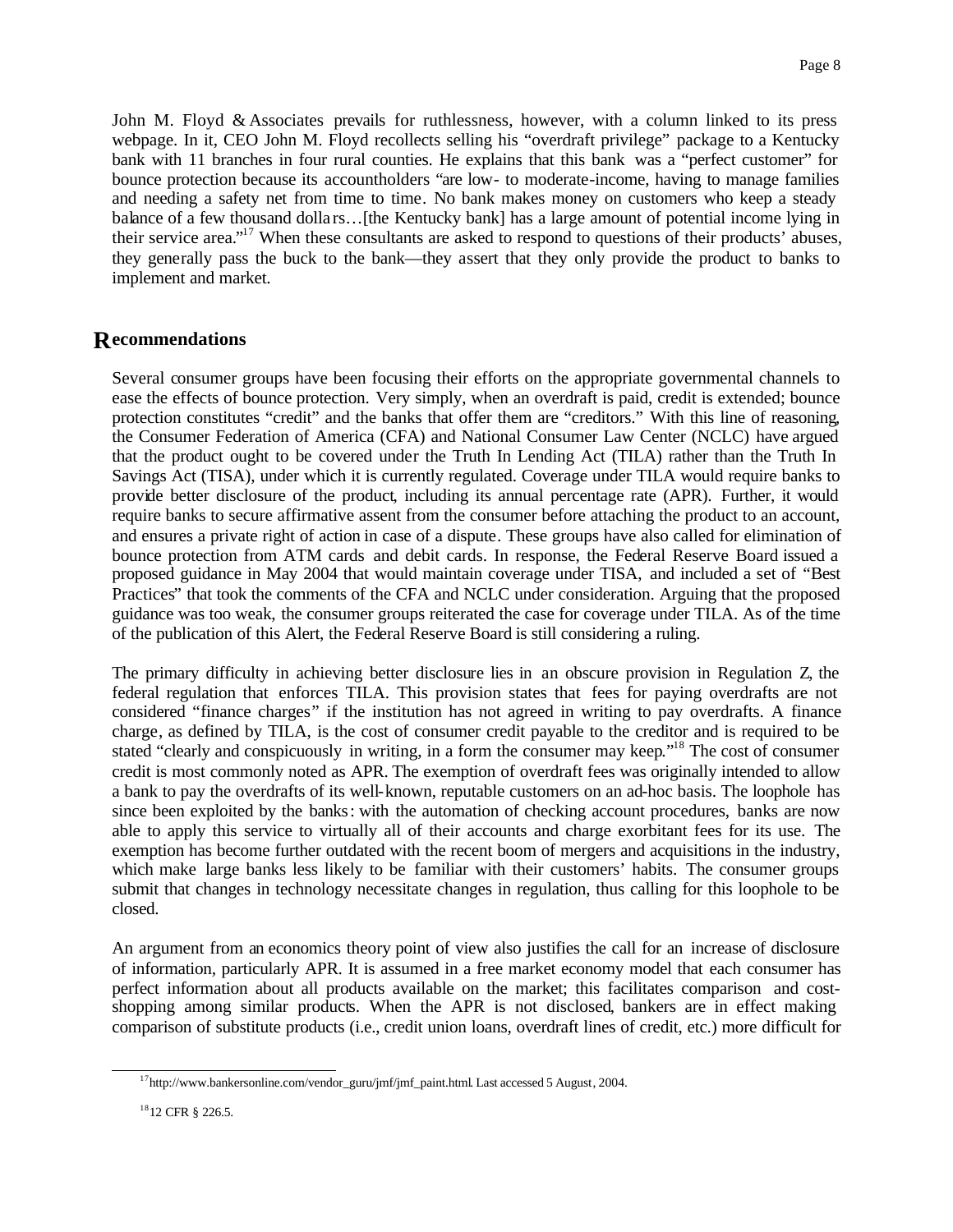the average consumer. Given that a bounced check loan is a substitute for similar products widely available on the market (i.e., credit union loans, overdraft lines of credit, etc.), the ability to "shop around" is decreased. Several studies illustrate that consumers do in fact use APR as a metric to compare loan products: in 2001, over 80 percent of consumers surveyed were aware of APR and what it means.<sup>19</sup>

Woodstock Institute is not opposed to the concept of bounce protection generally. Woodstock is opposed to practices that make bounce protection exorbitantly expensive, that are imposed without consumer consent, are advertised to consumers as an easy source of credit, and when customers are not clearly informed about the cost of the product. The Institute is also opposed to the dishonest concealing of the addition of overdraft amounts to ATM balances.

While the Federal Reserve Board is still deliberating, consumers can take several measures to avoid the problems of bounce protection. First, make certain to balance your checkbook--as shown above, a mathematical error of a few dollars could lead to a flurry of fees. If you still feel you may run into danger, call your bank and ask to get bounce protection cancelled. Many banks still offer the traditional forms of dealing with overdrafts, such as a linked account or overdraft line of credit. Lastly, when opening a new checking account, be sure to review the bank's account guide to identify any unclear fees. A few preventative steps now could save hundred of dollars down the road.

> **Prepared by Tim Westrich and Malcolm Bush**

#### **For more information call Woodstock Institute at (312) 427-8070**

l

Consumers interested in sending their own comments to Federal Reserve Board regarding the proposed guidance can do so using a free email service at the Consumers' Union website : https://secure2. convio.net/cu/site/Advocacy?id=251.

<sup>&</sup>lt;sup>19</sup>Thomas A. Durkin, *Consumers and Credit Disclosures: Credit Cards and Credit Insurance*, Fed. Res. Bull. 201, 207. April, 2002.